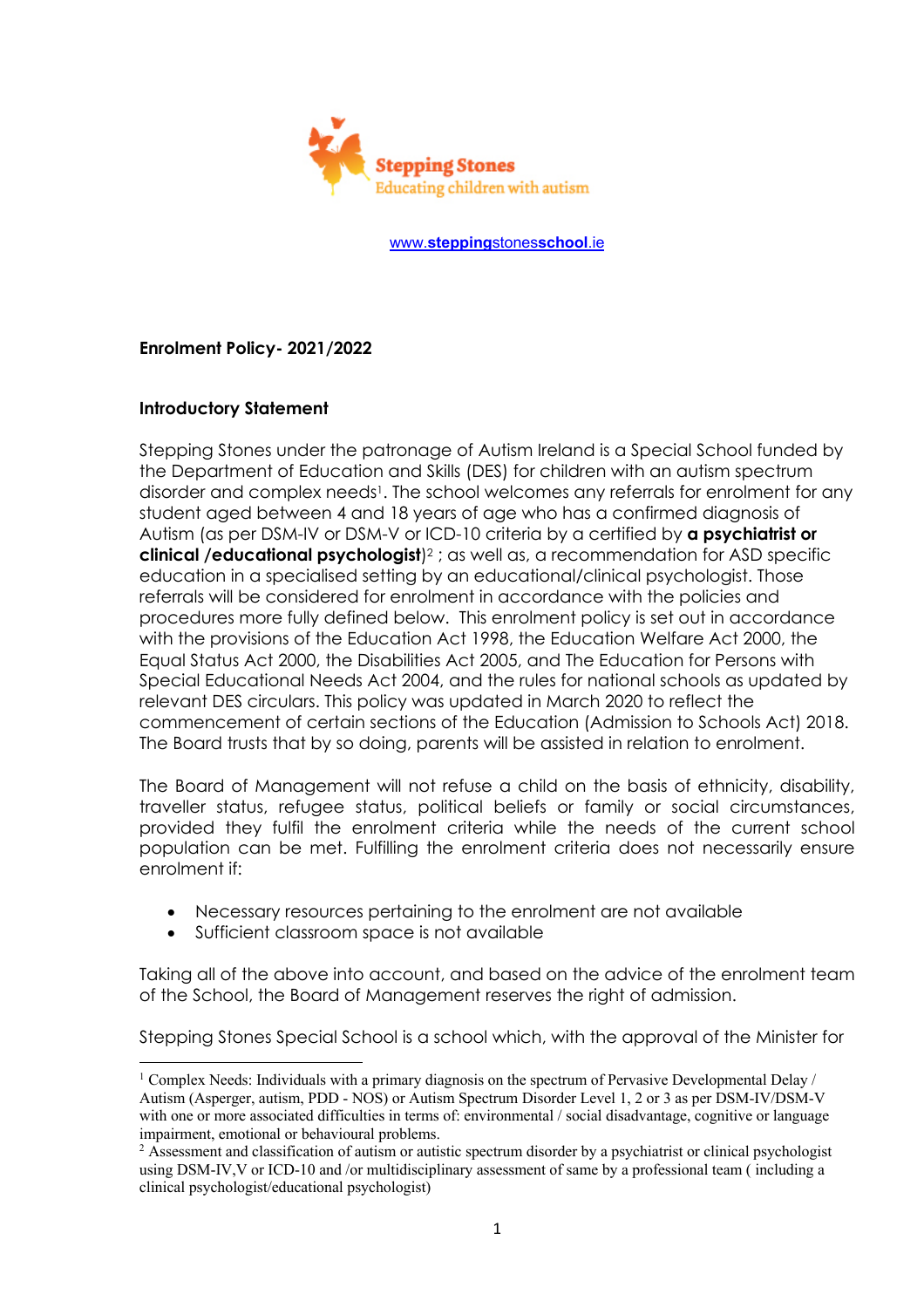Education and Skills, provides an education exclusively for students with Autism and complex needs.

Parents/guardians who require clarification of any aspect of the policy should contact the Chairperson of the school's Board of Management: Mr Alan Doyle, the School Principal: Ms Dolores Cullinane. Contact details can be obtained through the main school reception 015054398

# **General Information**

Stepping Stones is one of 12 schools currently recognised by the Department of Education and Skills in 2011 as a special school established to educate those with autism and complex needs.

The goal of Stepping Stones educational programme is the building of skills for success at home, school, and in the community. The school believes each child, with a diagnosis on the autism spectrum, is unique and therefore should have access to a range of evidence-based interventions that meet their individual needs. Stepping Stones follows this principle with a multi-disciplinary approach to service delivery and a strong focus on evidence-based instructional principles and methodologies such as Applied Behavioural Analysis (ABA), Picture Exchange Communication System (PECS), Verbal Behaviour, Direct Instruction, Treatment and Education of Autistic and Related Communication Handicapped Children (TEACCH) etc. in line with the DES policy for special education for children on the autism spectrum. These programmes are founded on empirical evidence and a child-centred learning philosophy; allowing each child to reach his/her own individual goals and progress at their own pace. In addition, supplemental specialist services of speech and language therapy, occupational therapy are made available to children in attendance as the needs present themselves and resources are available from external agencies e.g. HSE

Stepping Stones follow the curricular programmes prescribed by the Department of Education & Skills, which may be amended from time to time in accordance with Sections 9 and 30 of the Education Act (1998).Stepping Stones supports the principles of:

**Inclusiveness** – particularly with reference to the enrolment of children with a disability or other special educational need.

**Equality** – of access and participation in the school.

 **Parental Choice** – in relation to enrolment and involvement in the school and **Respect of Diversity** – of values, beliefs, traditions and languages.

Stepping Stones depends on the grants and teacher resources provided by the DES. It also operates within the changing regulations laid down, from time to time, by the Department of Education and Skills. Stepping Stones has regard for the resources and funding available to meet the individual needs of students and the number of children per class. Training in the basic skills of communication, self-care and key social competences form an integral part of the school programme at all levels. Children are divided into classes according to their age, skill strengths, developmental needs and their communicative ability.

# **Current school population**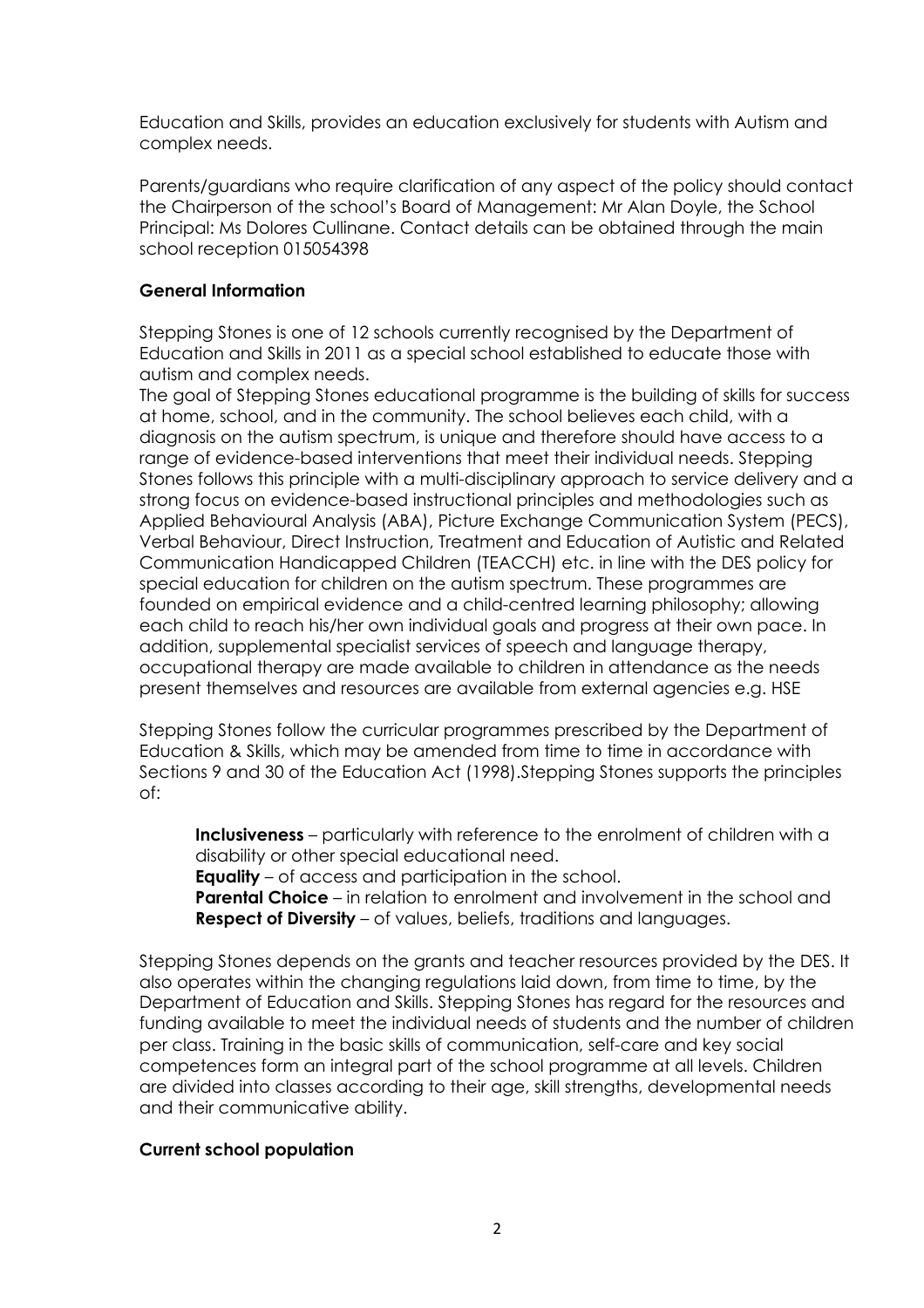Presently, the school caters for a maximum of 30 children across 5 classrooms and is allotted a staff comprised of an Administrative Principal, a Director of Education, 5 qualified Teachers, 26 SNA's, and an administrator.

The Health Service Executive (HSE) employs occupational therapy services, speech and language support services and psychological services, on a limited basis, to work with specific students within the school. The National Educational Psychological Service (NEPS) also provides a limited service to the school.

Behavioural support services are offered from within the school community and from external consultation where the needs present themselves and the resources are available to fund such services.

# **The aims of Stepping Stones**

- 1. To create a welcoming and open environment where students and their families can interact in a secure and supportive manner and where positive relationships with others can be fostered and maintained.
- 2. To provide a child-centred autism specific education, which draws on a range of evidence based interventions in line with the Minister's Policy for Education.
- 3. To ensure students have access to a broad, balanced, relevant and developmental range of curricular experiences in each dimension for learning as set out in *The Primary School curriculum (1999)*, the junior cycle program, and any other appropriate curricular resources*.*
- 4. To tailor each child's programme to their individual needs and facilitate the development of each child's unique potential.
- 5. To enhance the functional communication, and social skills of the children in the school
- 6. To strive towards the integration of the children in the school into mainstream education ASD Units attached to main stream primary/secondary school or another Special School, having regard for levels of disability, available resources and suitability for such integration.
- 7. To interact with and develop community links in special education, autism and evidence-based teaching practices on a local, national, and international level.

# **Application Procedure**

Stepping Stones Special School provides an education exclusively for students with Autism and complex needs and may refuse admission to a student, where the student does not have the specified category of special educational needs provided for by this school.

Before an application is made, parents/guardians should ensure that:

- The child will be 4 years old on or before the  $1<sup>st</sup>$  of September of the year in which it is proposed to enrol the child.
- Parents who wish to enrol their child are required to complete an **Expression of Interest Form** from Stepping Stones Special School for Children with Autism and Complex Needs **(**Appendix **1**). Please see the annual admission notice on the school website on the last week of September for details on how to attain a copy of the expression of interest forms.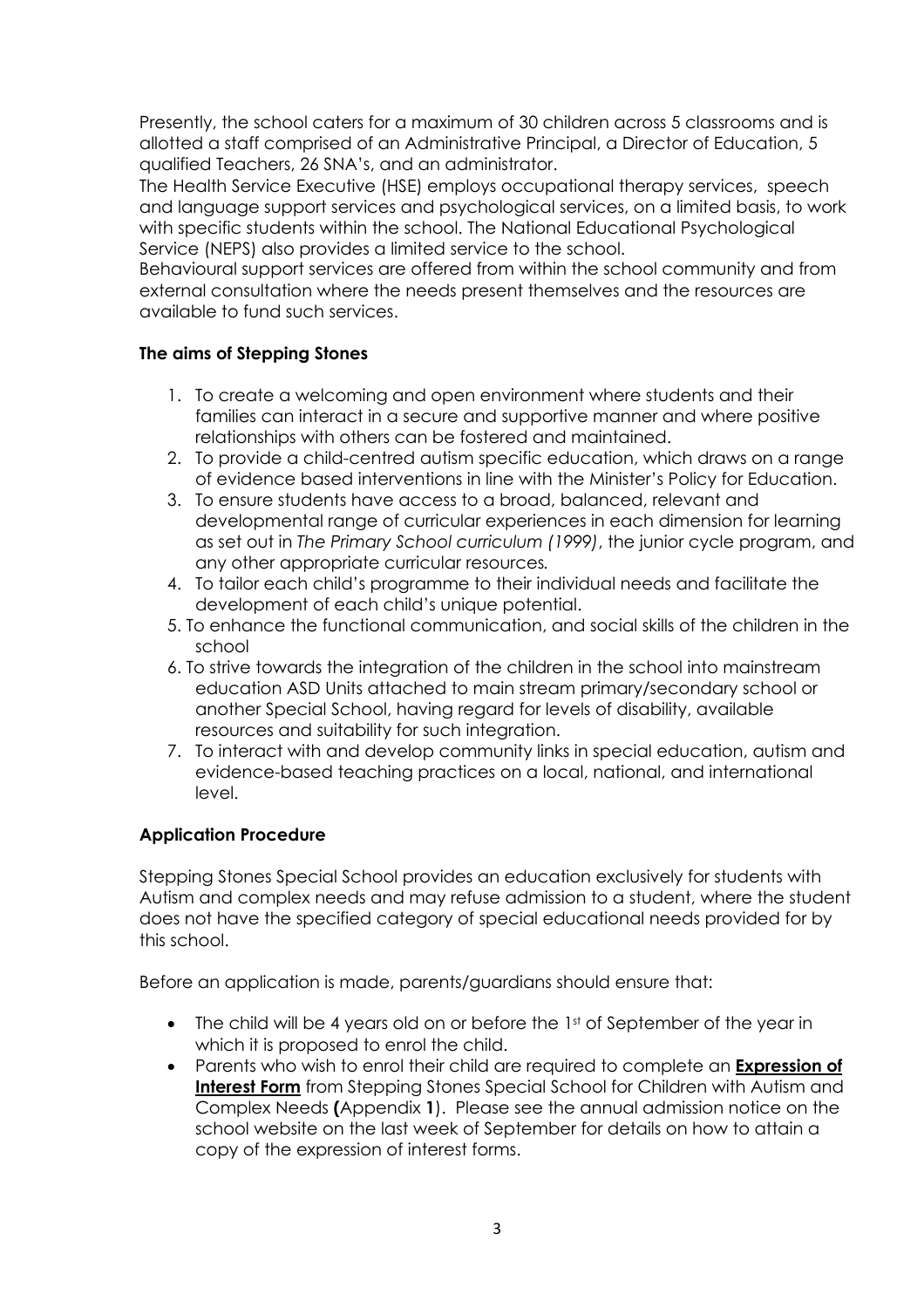**Valid Expression of Interest Form 3** for admissions for the next school year (commencing September) will be accepted from the **1st of October up to February 28th/29th (of the preceding school year).**

All applications must be submitted by post to the school office by **3pm on 28th February**. **A waiting list is not in operation.** Applications received after this date will be considered late applications and will be returned with advice to apply the following year.

All applications received on or prior the 28<sup>th</sup> /29<sup>th</sup> of February will be reviewed by the Admissions team according to the enrolment and selection criteria specified in this policy. The date of receipt of application is not given any additional weighting. Upon receipt of completed Expression of Interest forms and the requested documentation, the school administrator will send an acknowledgment via post to the parents/guardians to confirm to the family that the Expression of Interest form has been received and whether or not it is considered valid.

Any form not accompanied by the **necessary documentation** will not be considered valid until which time as the school receives a copy of the required documentation. Accordingly it is important to note that all documentation must be furnished to the school by February 28<sup>th</sup>/29<sup>th</sup> preceding the school year applied for. **NO GUARANTEE OF A PLACE IS GIVEN OR IMPLIED BY THE RECORDING OF A CHILD'S DETAILS ON THE EXPRESSION OF INTEREST LISTING.**

• The child is living within a reasonable distance from the school and travel time is within acceptable parameters between home and school facilities. Reasonable distance will be defined in accordance with the DES transportation department and the normal special school transport scheme for pupils. (Please check with your local SENO and the Transport Section of the DES).

# **Declaration of the non- charging of fees**

The board of Stepping Stones Special School or any persons acting on its behalf will not charge fees for or seek payment or contributions howsoever described as a condition of

- a. An application for admission of s student to the school
- b. The admission or continued enrolment of a student to the school

# **Necessary documentation:**

- 1. The child has a documented and confirmed diagnosis of Autism Spectrum Disorder (ASD). The report must detail the classification of ASD by a psychiatrist or clinical/educational psychologist using DSM-IV, DSM-V or ICD-10 criteria or multidisciplinary assessment of same by a professional team (including a clinical psychologist/educational psychologist).
- 2. The child has a recent (within the last 2 years prior their enrolment date) psychological assessment in which a recommendation for ASD specific education in a specialised school is recommended by an educational/clinical psychologist.\*\*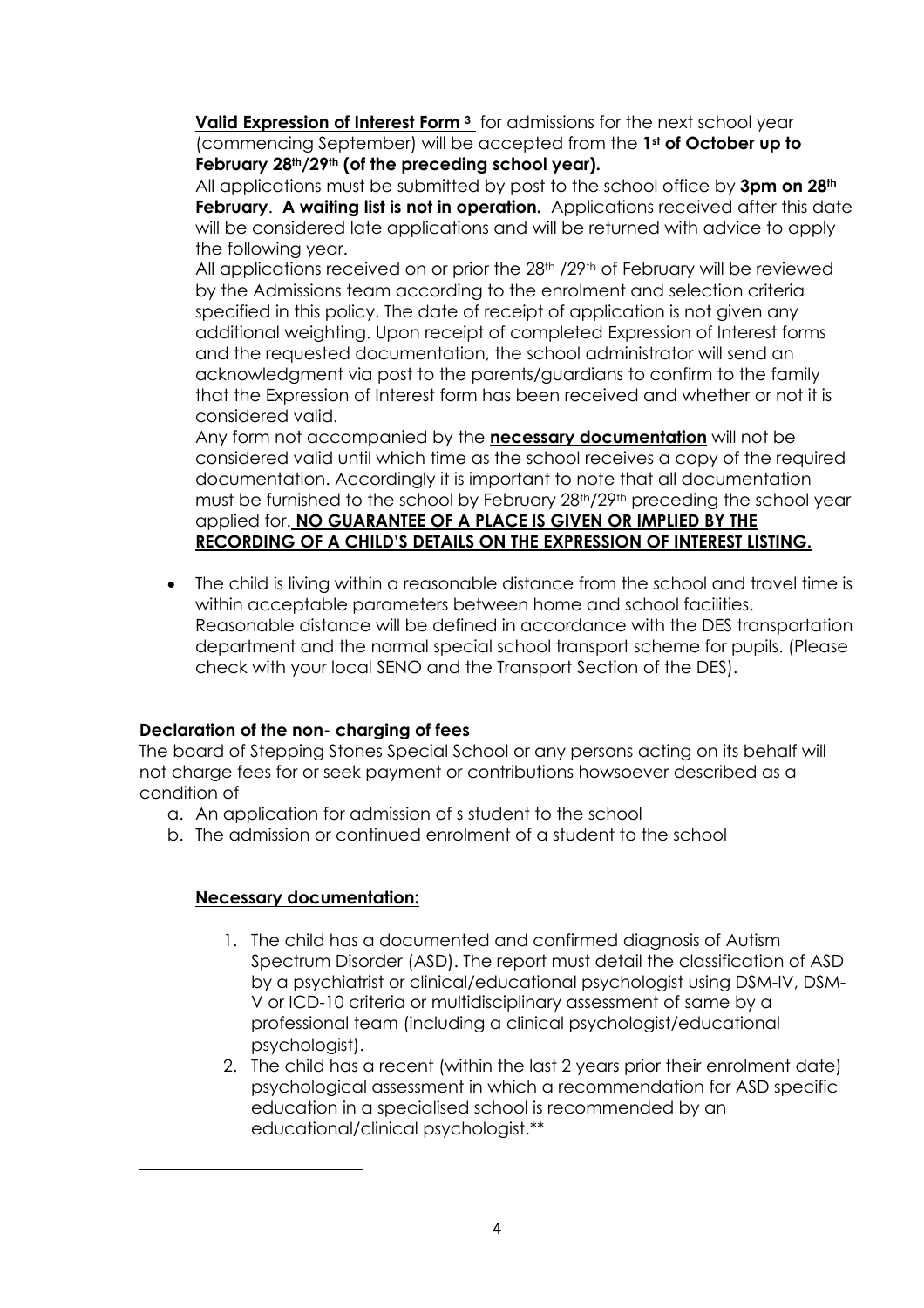- 3. The expression of interest form is completely filled out and deemed **valid.**
- 4. All supporting documentation that ensures a complete overview of the child is attached to the application form including (though not limited to): current pre-school/school placement reports, home tuition reports, psychological reports, medical reports, speech and language reports, occupational therapy reports and /or behavioural support plans.

\*\*Where it has not been possible to get an updated psychological report the BOM will accept a letter from the original/current Psychologist/Service stating that the student has a diagnosis of Autism and intellectual disability. It should also state (as above) that there is a recommendation for the student to attend a school for children with Autism and complex needs and that the report's depiction of the student is still current and accurate.

#### **Please note:**

**Applications received outside of the admissions period (28th/29th February) will not be taken into consideration**

<sup>1</sup> In summary, in order to be considered valid an Expression of Interest Form must:

- The form must have been received prior to or on the  $28<sup>th</sup> / 29<sup>th</sup>$  of February of that year.
- All sections of the form must be completely and correctly filled in
- The form must be accompanied by the necessary documentation outlined above (see necessary documentation section).

Due to the great number of expression of interest forms received on a yearly basis, a selection criterion applies when oversubscribed.

There is a dedicated *admissions team* formed by the Principal, Deputy Principal and Director of Education. After the 28<sup>th</sup> /29<sup>th</sup> of February, the admissions team meets to consider the current school population and school leavers, with the information obtained it will identify how many vacancies are available for the following academic year , as well as, locating them in the Primary and/or the Secondary Sections of the school.

A class list for the following academic year will be considered and drafted, thus ensuring that the needs of the current school population are identified and preserved prior to consideration of any new admissions.

Once the number of places available has been determined, the Admissions team will make a recommendation to the BOM based on balanced judgement, guided by the principles of natural justice and acting in the best interests of all children affected, or potentially affected by such decisions (both current population and new entrants).

The BOM also recognises that the decision to admit new entrants into the school must be made with the understanding of resources available within the school community to meet the unique needs of each child newly enrolled, and in particular, to continue meeting the needs and abilities of the children already enrolled in the school.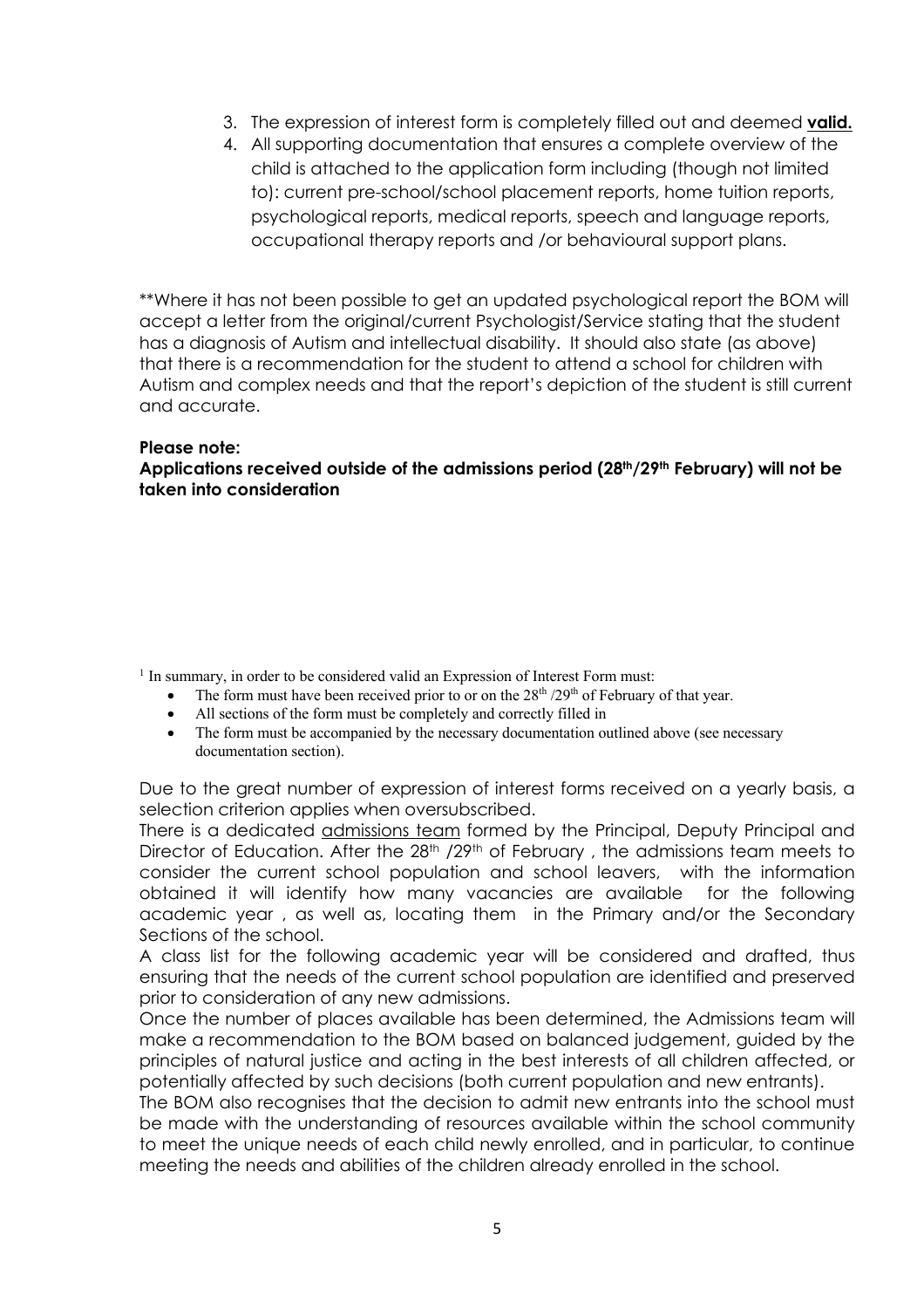Due to a great volume of expression of interest forms sent to the school, the selection criteria if oversubscribed applies (please refer below).

## **Notification of decisions:**

Once this process has been completed and the applicant meets the required criteria (see enrolment criteria below) parents/guardians will be notified in writing by the Board of Management of the school as to whether or not their child is being offered a place for the forthcoming school year 3 weeks after the closing date once it is determined that an appropriate class place is available.

Parents and guardians must respond in writing to accept the offer of a school place within 5 working days (as per the admission notice). Failure to respond in writing by the specified date will result in the child's place being offered to some other family.

Parents/guardians cannot defer a place that has been offered to them. However, parents/guardians may submit a new expression of interest form for the next academic year in accordance with the admissions notice (published on our website on the last week of September) if they feel the timing of a placement does not fit with their child's needs at any given time.

## **Acceptance of an offer of a place by an applicant:**

In accepting an offer of admission from Stepping Stones Special School you must indicate-

- 1) Whether or not you have accepted an offer of admission for another school/schools. If you have accepted such an offer you must also provide details of the offer/s concerned
- 2) Whether or not you have applied for and awaiting confirmation of an offer of admission from another school/s and if so you must provide details of the other school/s concerned.

If a student is not offered a place in Stepping Stones Special School the reasons why they were not offered a place will be communicated in writing to the applicant including, where applicable details of the students ranking against the selection criteria and details of the students place on the waiting list for the school year concerned.

It is the sole responsibility of parents/guardians to inform the school of any change of address or other contact details. In order to remain contactable should a place become available.

A school **Enrolment Form**, incorporating family details and medical history is completed on enrolment day for children who have secured a place for the next school year. **(Appendix 2).**

The Board of Management (BOM) of Stepping Stones Special School recognises that parents/ guardians have a desire and a legal right to request that their child be enrolled in a school of their choice. Under section 29 of the Education Act 1998, applicants have the right of appeal of the school's decision.

### **Circumstances in which offers may not be made or may be withdrawn:**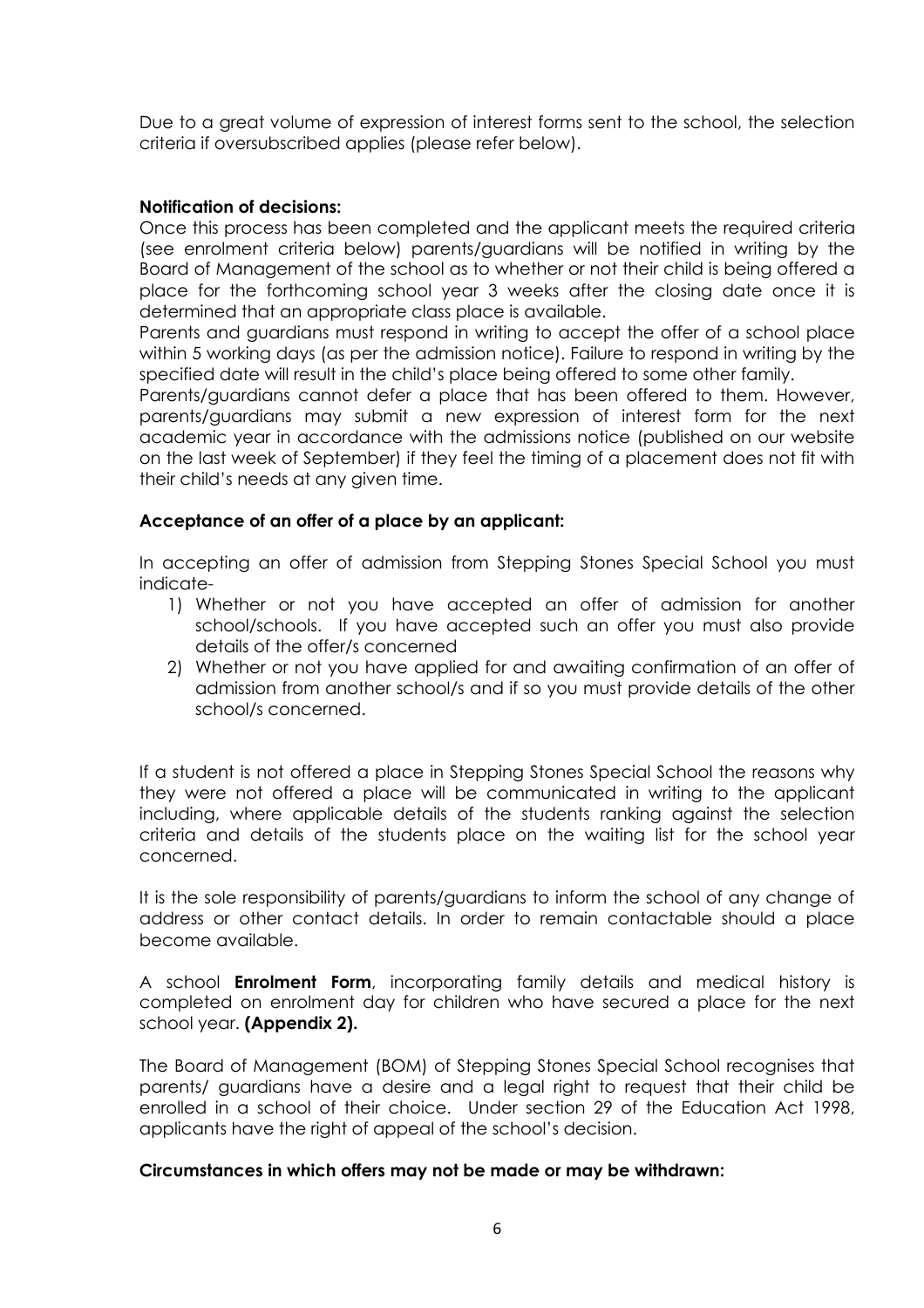An offer of admission may not be made or may be withdrawn by Stepping Stones School where:

- It is established that the information contained in the application is false or misleading
- An applicant fails to confirm acceptance of an offer of admissions on or before the date set out in the annual admissions notice of Stepping Stones
- The parent of a student, when required by the principal in accordance with section 23(4) of the Education (Welfare) act 2000, fails to confirm in writing that the code of behaviour of the school is acceptable to him/her and that he/she shall make all reasonable efforts to ensure compliance with such code by the student.
- An applicant has failed to comply with the requirements of "acceptance of an offer" as set out above.

## **Sharing of data with other schools**

Applicants should be aware that section 66(6) of the Education (admission to schools) Act 2018 allows for the sharing of certain information between schools in order to facilitate the efficient admission of students. The act allows schools to share the following information:

- The date an application was received
- The date an offer was made
- The date an offer was accepted
- A student's identifying personal details (to ensure that it is the same person applying to both schools)

### **Enrolment Criteria**

The school's enrolment policy must also uphold the framework of the relevant legislation set forth for special school. As such, attention is drawn to Section 2 of the EPSEN Act 2004, which provides that a child with special educational needs shall be educated in an inclusive setting unless such arrangement is inconsistent with the best interest of the child or with the effective provision of education for those children with whom the child is to be educated.

As such guidelines defined in this enrolment policy, enrolment in Stepping Stones Special School will be confined to pupils for whom

- 1. There is clear evidence that enrolment in a special school for Autism and Complex Needs rather than in a mainstream or special school for students with general learning disabilities with no ASD classes is in the child's best interest.
- 2. This recommendation must be stated in the psychological assessment, in the diagnostic report or in a supplemental psychological report by an educational or clinical psychologist. The BOM, in conjunction with the Principal, In School Management team (ISM) and Director of Education with a comprehensive review of all supporting assessment reports: (such as one written by a qualified educational or clinical psychologist that state that the applicant child has a diagnosis of Autism Spectrum based on the criteria specified in DSM-IV, DSM-V or ICD-10) and that the report is dated in the two years prior to enrolment date.
- 3. This documentation should assert that it is in the child's best interest that s/he be enrolled in a special school for children with Autism and Complex Needs. In the event of parents wishing to enrol their child in Stepping Stones School from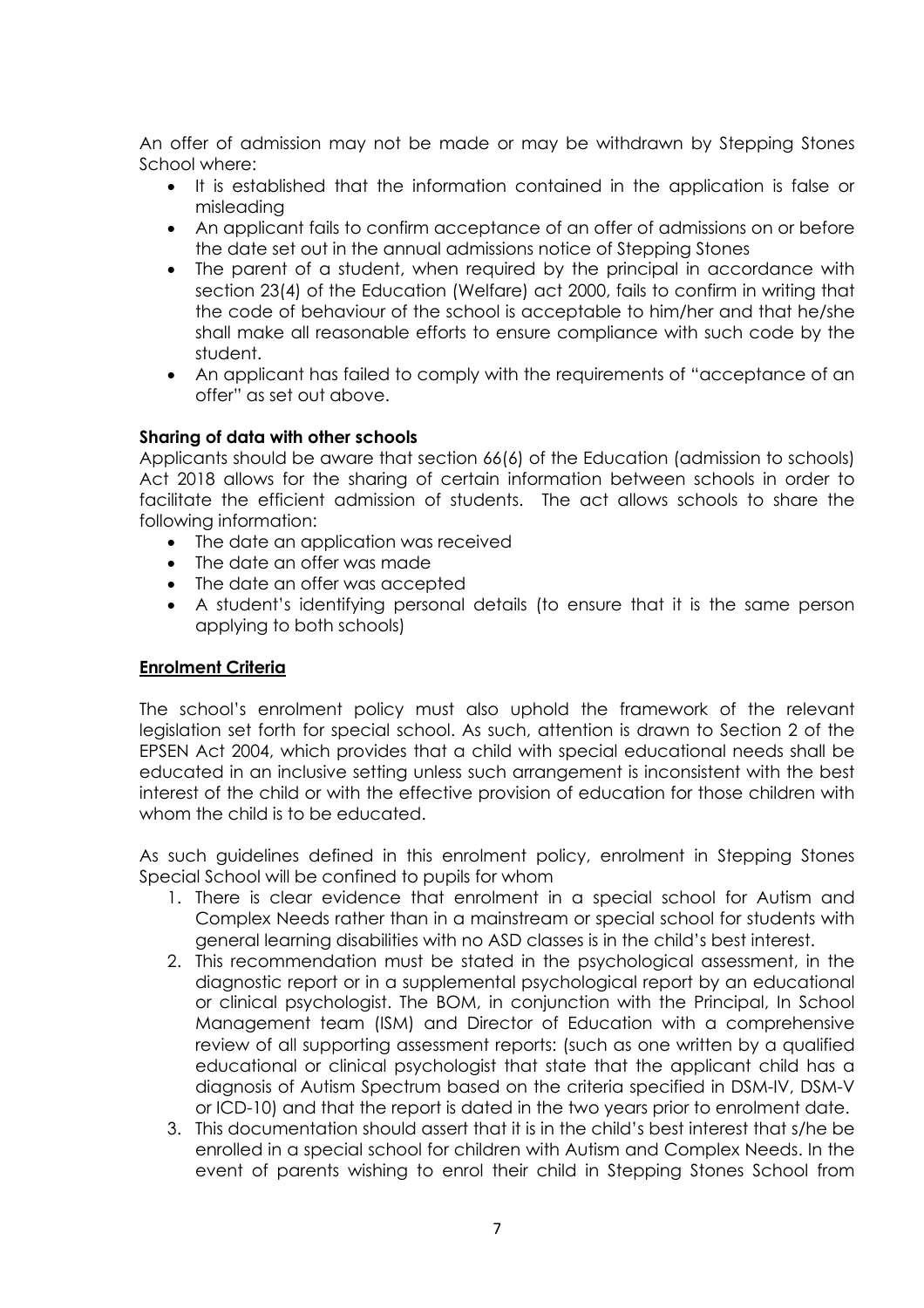another Special School, the multidisciplinary team of the existing school must give written approval that it is in the child's best interest to enrol in Stepping Stones Special School. It is recommended that applicants contact their local SENO and also keep the SENO informed of the progress of the application. The SENO can also make referrals to the school.

# **Selection Criteria if oversubscribed:**

The maximum class size is six pupils. If the number of children on the Expression of Interest listing to enrol exceeds the number of places available, the following criteria will apply in priority order, beginning with

- 1. The needs of the current school children are still met, and the school is in a position to offer the appropriate resources to the new admissions.
- 2. Brothers and sisters of existing pupils.
- 3. Geographical catchment area-i.e. children who are living closest to the school

# **Waiting list in the event of over subscription:**

A waiting list of students whose applications for admission to Stepping Stones Special School were unsuccessful will be compiled and will remain valid for the school year in which admission is being sought.

Should a vacancy arise during the school year 2021/2022, all applicants on the waiting list will be given equal consideration under the selection criteria at that time. This waiting list will end on the last school day in June of that academic year and the school will commence accepting applications for admission from the 1st of October 2022.

# **Induction of New Students**

It may be necessary to introduce new students on a phased basis. These students may not initially be expected to complete a full school day.

# **The first year will be used to:**

- Assess the child's educational needs
- Develop an I.E.P. to address identified needs
- Assess whether the child's placement is appropriate

Taking into account the Department regulations and programmes, the rights of the Patron as set out in the Education Act, and the funding available, the school supports the principles of;

- Provision of evidence based appropriate education which is child centred and individualised to each pupil and takes account of the autism specific nature of provision.
- The provision of autism specific education using evidence based, data driven interventions including Applied Behaviour Analysis (ABA), Picture Exchange Communication System (PECS), Social Stories, Lámh, Treatment and Education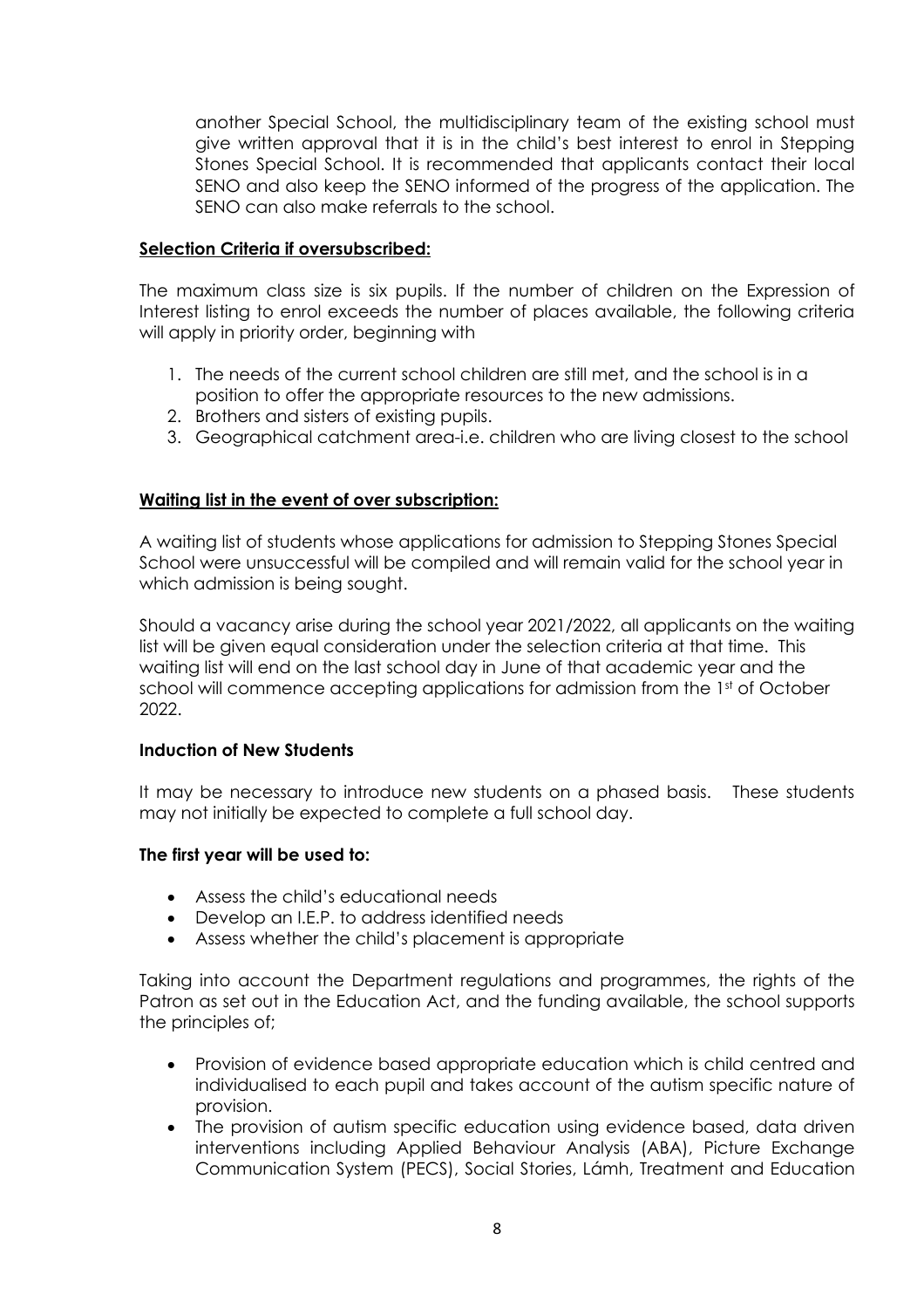of Autistic and Communication Handicapped Children (TEACCH), by appropriately qualified professional staff.

- Inclusiveness, particularly with reference to the enrolment of children with a disability or other special education need
- Equality of access and participation in the school
- Parental choice in relation to enrolment
- Respect for the diversity of values, beliefs, traditions, languages and ways of life in society
- Co-education and committed to encouraging all children to explore their full range of abilities and opportunity
- Democratically run with active participation by parents in the life of the school, whilst positively acknowledging and affirming the professional role of all staff.

# **Discharge Policy.**

It is the school's Policy to facilitate the discharge of pupils from the school once they have reached that age of eighteen. Pupils, who reach the age of eighteen on the 1st of September in any year, will be permitted to complete that academic year. This means a June discharges in the following year.

A transitional document (passport) will be produced by the school staff to facilitate the transition. All efforts will be made by the school to have an updated psychological report completed before the student finishes in Stepping Stones. This, and any other reports available will be forwarded to the potential adult services as directed by the HSE before the end of the school year. An end of the school year report and passport will also be completed.

If parents/guardians of a child enrolled in the school decide to remove their child from the school, both parents/legal guardians must do so in writing. If a student leaves the school and if his/her parents wish to subsequently re-apply for enrolment for their child, the enrolment procedure above applies. Re-enrolment is subject to Stepping Stones School being considered as the most suitable placement for re-enrolment by the multidisciplinary team/ clinical/educational psychologist, and that Stepping stones Special School's BOM are in agreement that adequate resources are available for reenrolment.

# **Admission Date**

Normally admission to the school will occur within the first week of the new academic year. Admission at any other time throughout the school year will be at the discretion of the Principal/Board of Management

# **Transition into Stepping Stones**

On occasion, children may transfer into Stepping Stones from a different school or community service provider. This is subject to the School's enrolment policy and available space.

Should this be the case, the transition period to Stepping Stones will be determined at the discretion of the BOM and the Principal. The decision of type and length of transition should be based on the individual needs of the child and the overall welfare of current students. As transitions require some planning, a period of up to 6 weeks can at times be a reasonable expectation; however, every effort should be made to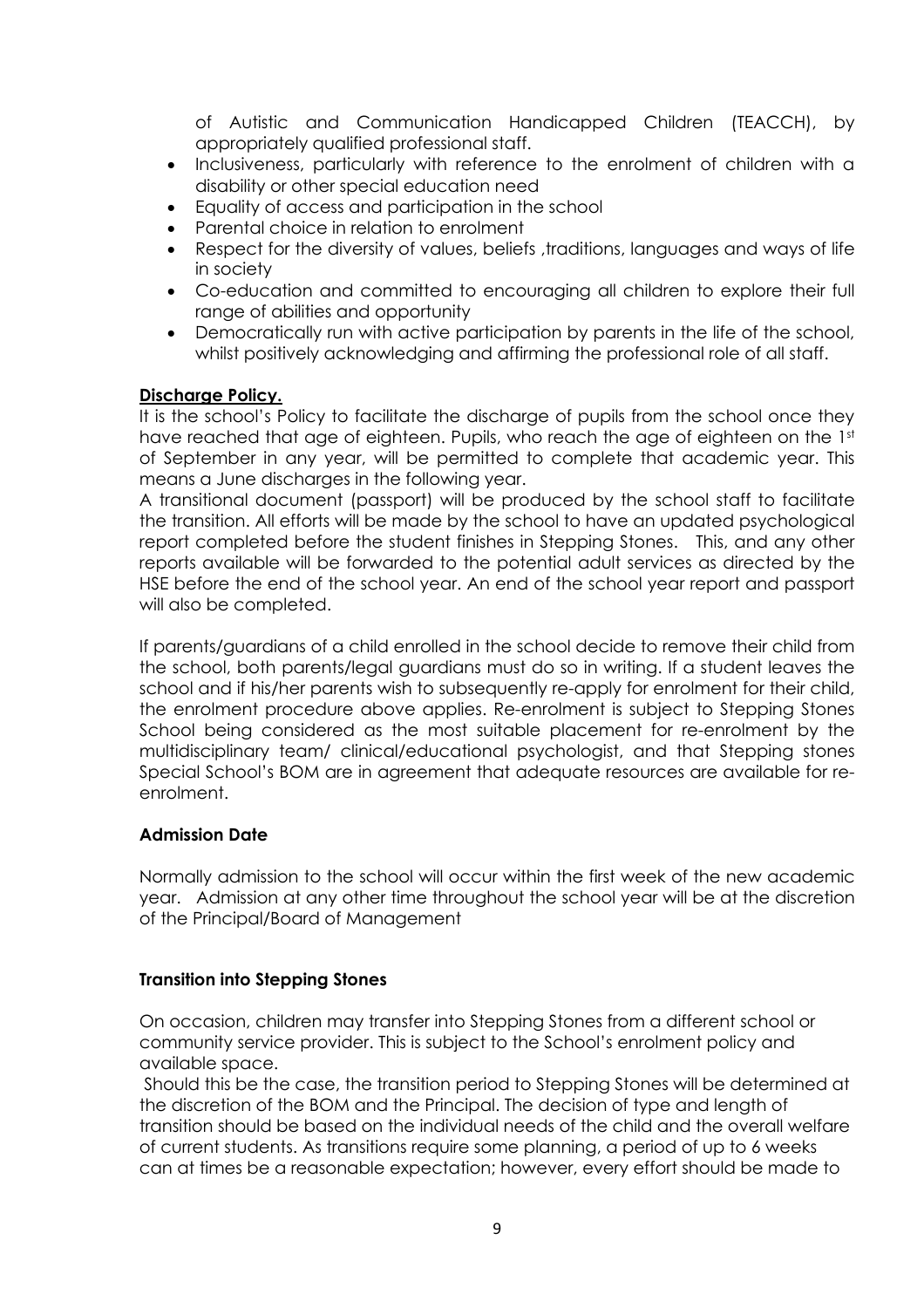make the transition a swift and reasonable process.

Parents/guardians of children transitioning to Stepping Stones school may request a home visit if desired to support their transition. This will be offered on the School Enrolment Form. Efforts will be made to accommodate this visit, however, due to time constraints this visit is not guaranteed.

# **Service Expectations**

The Principal will meet with parents/guardians to discuss their child's strengths and needs, profile the supports that may be required as well as the suitability of enrolment. Where the supports required for success go beyond those already in place in the school, the BOM reserve the right to refuse enrolment on grounds of 'Exceptional Circumstances' e.g. a prospective pupil presents with physical needs such that, even with additional resources available from the DES, the school cannot meet such needs and/or provide the pupil with an appropriate education.

A comprehensive approach to education and learning will be used within the school, that is, a range of teaching approaches will be employed, based on the individual needs of the children and the overall principle of an autism-specific child-centred programme. (Some commonly used approaches include: Pivotal Response Training, the TEACCH programme, Lámh (manual signing system), Social Stories, Picture Exchange Communication System (PECS), etc.)

All education interventions used with the child will be:

a) Specific to the child

b) based on the outcome of a Psychological/Behavioural Assessment(s) and an Individual Educational Plan (IEP)

c) evidence-based

e) measured regularly with teaching objectives and outcomes monitored to ensure on-going success.

Parents/guardians will be consulted regularly with respect to their individual child's progress. Review meetings will occur at minimum on an annual basis, with additional meetings established on a case by case basis that may incorporate programme guides/assessment tools such as the ABLLS-R/VB-MAPP,T-TAP, PEP 3, Language Targets, Behaviour Support Plan's etc. as well as standardised assessment tools where appropriate.

The school is committed to encouraging all children, regardless of the special educational needs associated with ASD, to explore their full range of abilities and opportunities and to actively participate in developmental/academic and or vocational programs where they and their families are respected in their own right. If the BOM considers that additional resources are required to meet the particular educational/safety needs of the child, an application will be made to the Department, via the SENO (Special Education Needs Organiser) to provide same. A case-conference may be called to discuss the needs of a particular child if appropriate. Ongoing placement within Stepping Stones may depend on the provision of specialist resources.

Children enrolled in the school may also be offered the opportunity to be included in the school life of an age-appropriate mainstream class, ASD class attached to a main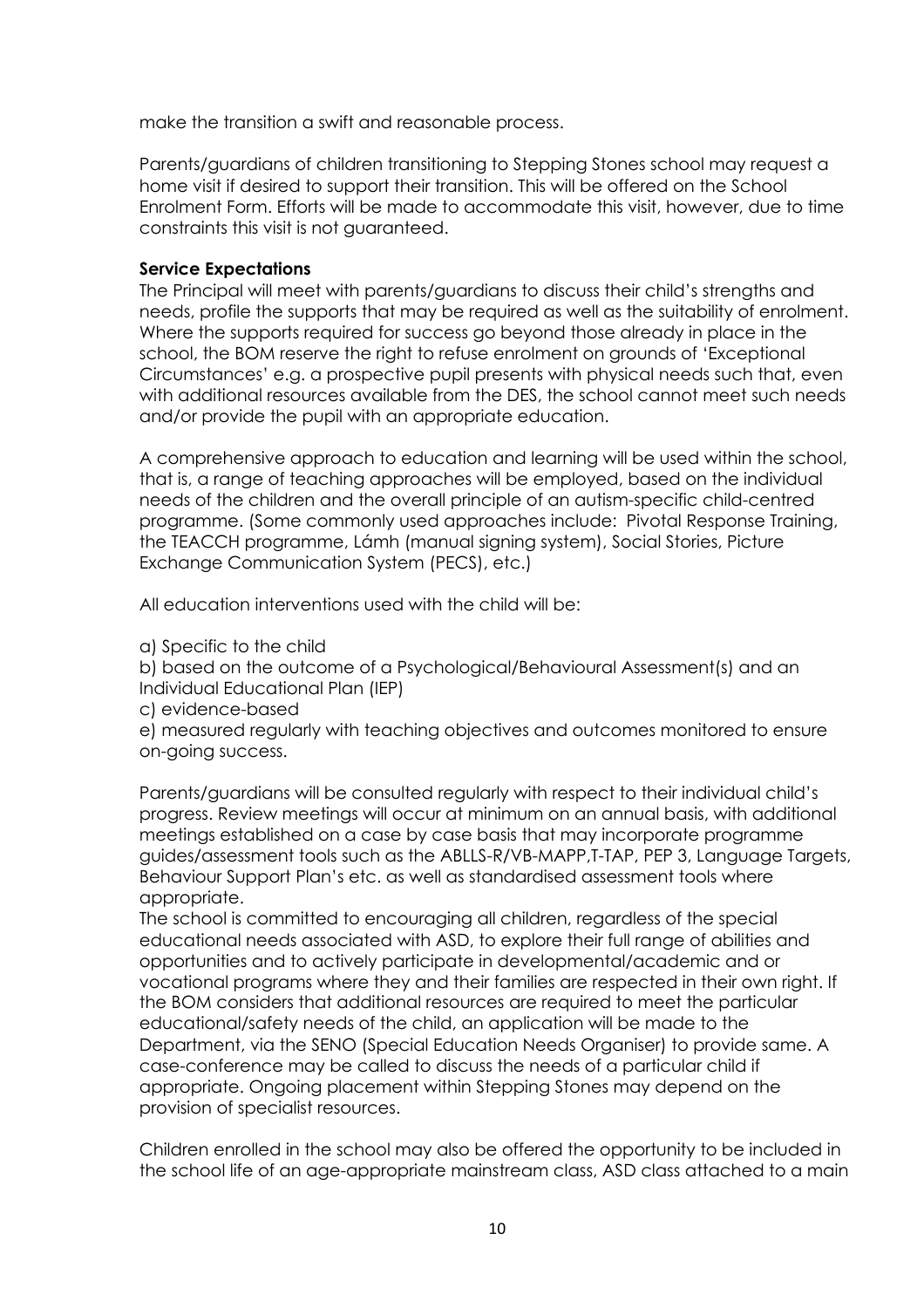stream school or another Special School should their skills be suitable for such an arrangement to be made. The nature of this integration will be determined by the Principal and participating staff, in consultation with the child's parents/guardians and the governing Principal of the selected school; with a view to maximising contact over time.

## **Health Board Input**

Essential services are to be provided by the Health Service Executive. These services include Speech and Language therapy, Occupational therapy, Dental check-ups, Psychological services etc.

## **Placement Review**

Occasionally, concerns regarding the suitability of a child continued attendance at the school may arise. In such circumstances, a review of the school's ability to continue to meet the child's needs, safety, and the safety of others may be necessary. Any such review will be undertaken by a committee appointed by the Board of Management, in conjunction with the Principal, Director of Education and other relevant staff members. Parents/guardians should be kept informed of any concerns that might arise in relation to their child's continued attendance at the school at the earliest opportunity. Parents/guardians will also be given an opportunity to engage in the discussion surrounding the placement and concerns that arise from the case itself. In the event that it is determined that the child is not suitably placed in the school, having regard for the realistic service options available at the time, the BOM may request a multi-disciplinary team assessment be carried out to determine the best options for the specific child.

# **Code of Behaviour**

Parents/guardians of children enrolled in Stepping Stones, the members of the Board of Management, staff members and external consultants and volunteers are required to co-operate and support the school Code of Behaviour and all other policies and curricular organisation approved by the school's BOM. The Board of Management trust that parents/guardians will also work collaboratively with school staff as they assist the students themselves in their effort to uphold the School's Code of Behaviour. The Board of Management also expects that parents/guardians of children seeking to enter the school demonstrate the same positive collaboration and supportiveness to the staff and BOM.

Expulsion/suspension procedures are stated in Stepping Stones Code of Behaviour. After following the protocol stated in the named policy the parents will be notified by the Board of Management in writing of their entitlement to appeal a decision of the Board of Management in relation to suspension or expulsion. The content of the letter will provide information to access Circular 22/02 and other related forms.

# **Appeals**

The Board of Management is obliged under section 19(3) of the educational Welfare Act 2000 to make a decision in writing in respect of an application for enrolment within 21 days and to inform the parents in writing of that decision.

In the event that an application for enrolment in Stepping Stones is declined, a parent/guardian has a right to appeal the decision to the Board of Management, in writing, addressed to the Chairperson of the BOM, (**prior to making an appeal under section 29 of the Education Act 1998)**within 21 calendar days of being notified of the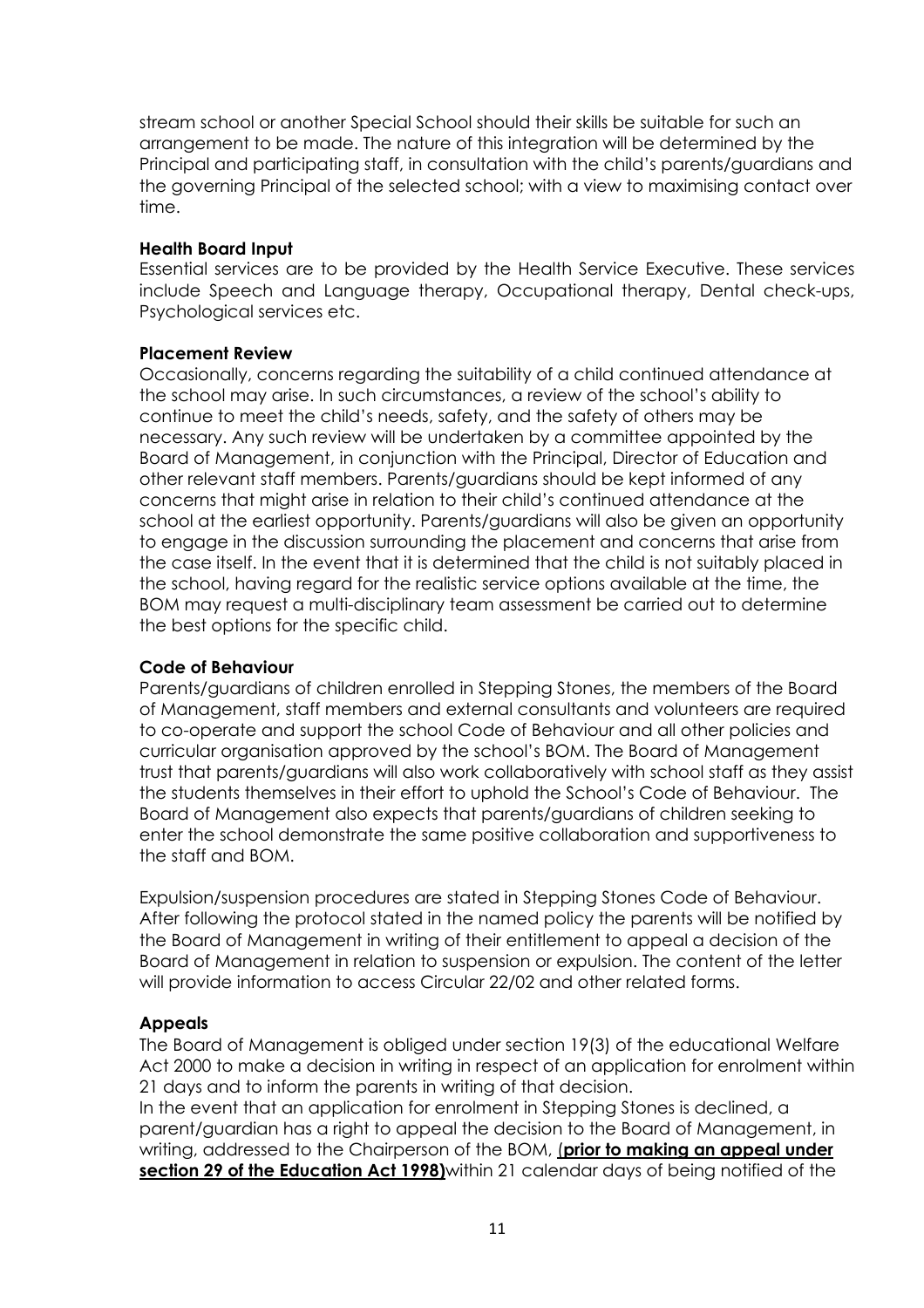decision.

Refer to Section 29 of the *Education Act (as amended by Section 4 of the Education (Miscellaneous Provisions) Act, 2007), available on the Department's website at www.education.ie* for further information on appeals.

The Board of Management has responsibility for preparing a response to the appeal committee if and when an appeal is initiated as stated in Section 12, Circular 22/02- Processing of an Appeal. Appeals under Section 29 of the Education Act 1998 will be considered and determined by an independent appeals committee appointed by the Minister for Education and Skills.

The timeline within which such an appeal must be made and the other requirements applicable to such appeals are set out in the procedures determined by the Minister under section 29B of the Education Act 1998 which are published on the website of the Department of Education and Skills.

### **Policy Review**

It is fully acknowledged by all parties that this enrolment policy will be reviewed from time to time to ensure that it is kept up to date and that it retains its relevance. Ongoing evaluation and new approaches to education, Ministry guidelines, and DES agreements may require this document be modified.

**Next review period: annually** 

**Chairperson of the Board of Management**

**Principal/Secretary of the Board of Management**

**\_\_\_\_\_\_\_\_\_\_\_\_\_\_\_\_\_\_\_\_\_\_\_\_\_\_\_\_\_\_\_\_\_\_\_\_\_\_\_\_\_\_\_\_\_\_\_\_\_\_\_\_\_\_\_\_\_\_\_\_\_**

**\_\_\_\_\_\_\_\_\_\_\_\_\_\_\_\_\_\_\_\_\_\_\_\_\_\_\_\_\_\_\_\_\_\_\_\_\_\_\_\_\_\_\_\_\_\_\_\_\_\_\_\_\_\_\_\_\_\_\_\_\_**

**Reviewed on:\_\_\_\_\_\_\_\_\_\_\_\_\_\_\_\_\_\_\_\_\_\_\_\_\_\_\_\_\_\_\_\_\_\_\_\_\_\_\_\_\_\_\_\_\_\_\_\_**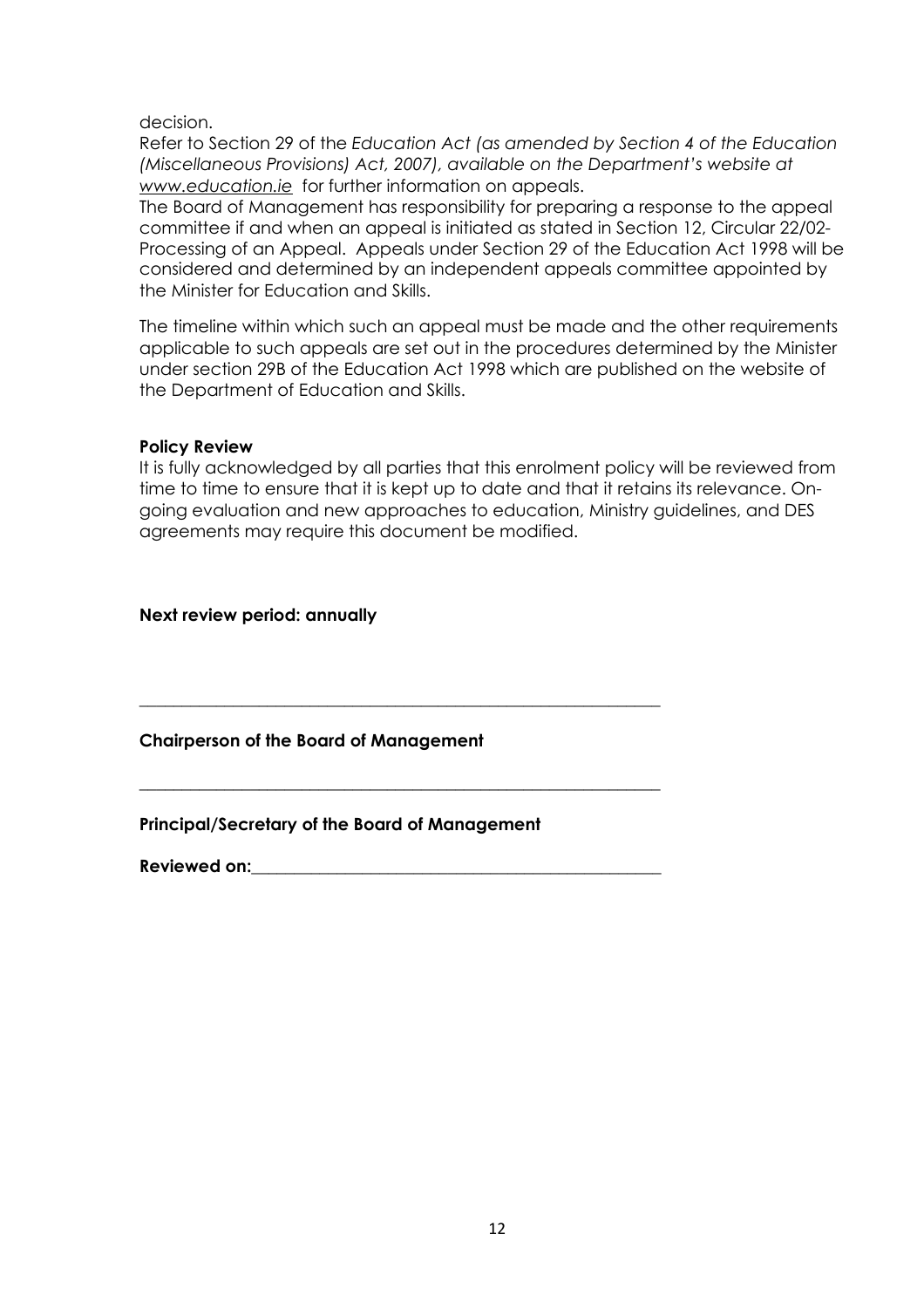#### **Appendix 1.**

#### **EXPRESSION OF INTEREST FORM- School Year: 2020/2021**

Name of Child (in full, as on Birth Certificate):

Address at which child resides:

|                                                           | Is your child enrolled in another school: YES/NO (please circle as appropriate). |  |
|-----------------------------------------------------------|----------------------------------------------------------------------------------|--|
| If yes, please state school's name and date of enrolment: |                                                                                  |  |
|                                                           |                                                                                  |  |

Has your child ever had a psychological assessment? Yes \_\_\_\_ (**Please note that a copy of the psychological report must be attached to this form)** 

 $\mathcal{L}_\text{max}$  and  $\mathcal{L}_\text{max}$  and  $\mathcal{L}_\text{max}$  and  $\mathcal{L}_\text{max}$  and  $\mathcal{L}_\text{max}$ 

**Note 1: This form is not a guarantee of a place or implication of a guarantee of a place Note 2: Applications will only be accepted on the basis of a psychological report provided by a qualified professional. (Maximum 2 years old).**

**Office Use Only:**

**Received on (please insert date):**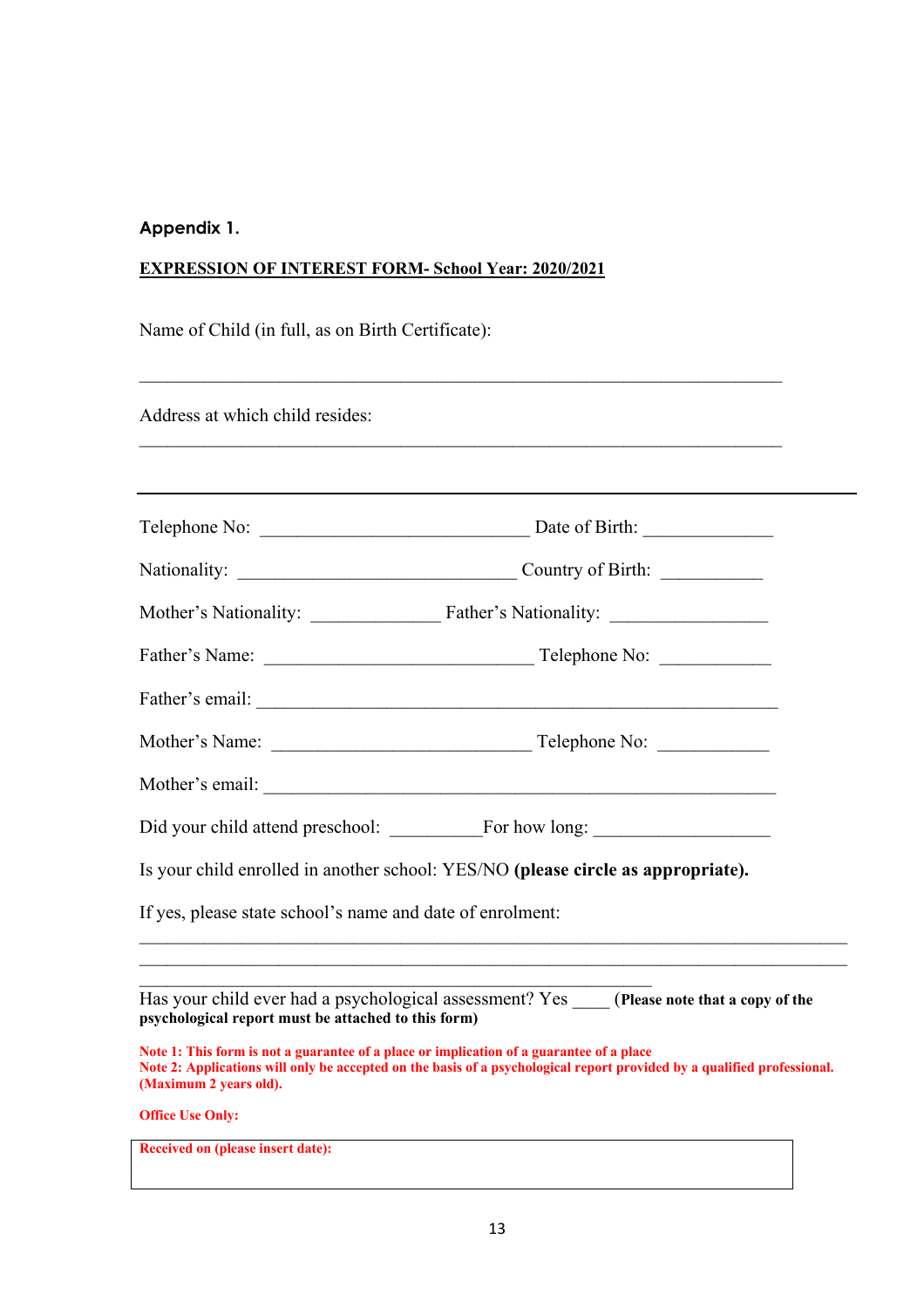# **APPENDIX 2**

## **School Enrolment Form**

| If not born in Ireland, date on which child arrived in Ireland? ___________________________________                                                         |  |
|-------------------------------------------------------------------------------------------------------------------------------------------------------------|--|
|                                                                                                                                                             |  |
| *If you change your mobile number during the school year please inform us immediately<br>as it is vital to keep records up to date in case of an emergency. |  |
|                                                                                                                                                             |  |
|                                                                                                                                                             |  |
|                                                                                                                                                             |  |
|                                                                                                                                                             |  |
|                                                                                                                                                             |  |
|                                                                                                                                                             |  |
| Is the child living with both parents? __________                                                                                                           |  |
| Position of child in family (1st, 2nd, 3rd, etc.) __________ Number of children in the family: _________                                                    |  |
| Religious denomination: ______________________                                                                                                              |  |
| Did your child attend preschool?: ___________ For how long?: ___________________                                                                            |  |
|                                                                                                                                                             |  |
| Is your child currently attending a school? ___________                                                                                                     |  |
|                                                                                                                                                             |  |
|                                                                                                                                                             |  |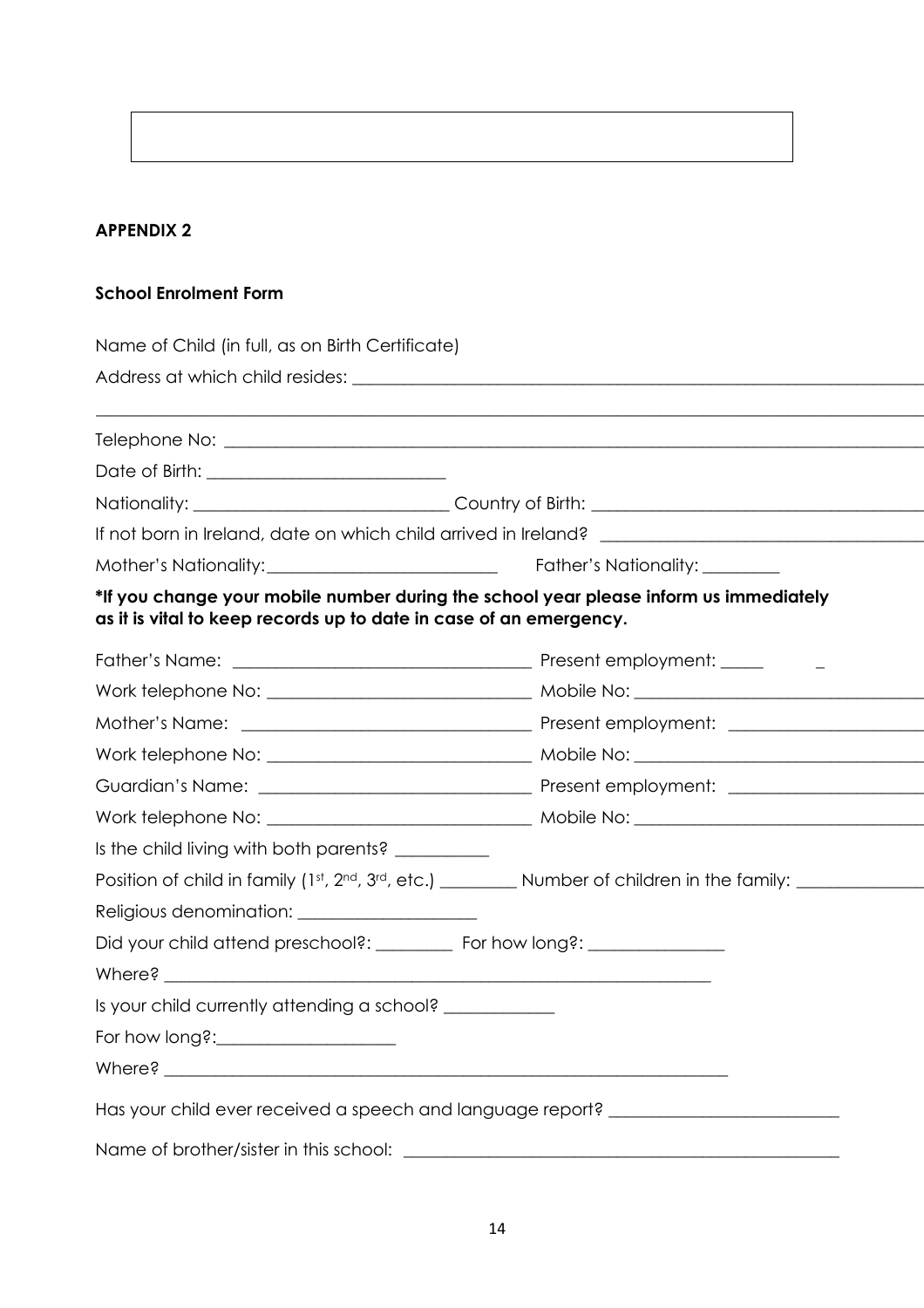# Would you be interested in a home visit? Please tick

(Efforts will be made to accommodate home visits, although a home visit is not guaranteed)

Yes | | No

Please give names, addresses, and phone numbers of the people who have permission to collect your child from school. If there is any change in this routine **please inform the school in writing.**

# **Person who usually collects child (ren)**

| Phone                  |
|------------------------|
| Phone ________________ |
| Phone                  |
| Phone                  |

Parents and legal guardians are entitled to be consulted and informed about their child's education and are entitled to access to their child during school hours. If there is any change in this regard or if there is any other information which you think may be relevant **it is very important that the school is informed immediately.**

| Other relevant information: |  |  |
|-----------------------------|--|--|
|                             |  |  |
|                             |  |  |
|                             |  |  |

\_\_\_\_\_\_\_\_\_\_\_\_\_\_\_\_\_\_\_\_\_\_\_\_\_\_\_\_\_\_\_\_\_\_\_\_\_\_\_\_\_\_\_\_\_\_\_\_\_\_\_\_\_\_\_\_\_\_\_\_\_\_\_\_\_\_\_\_\_\_\_\_\_\_\_\_\_\_\_\_\_\_\_\_\_\_\_\_\_\_\_\_\_\_\_\_

# **School Emergencies/Sickness/Unexpected Closures, etc.**

The following information will be used by the school in the event of:

- Your child feeling sick
- An emergency occurring while the school is in operation, making it necessary to close the school. In such an emergency, it is advisable to ensure the safe return home of pupils
- An unexpected closure of the school.

**If my child gets sick, or the school has to close unexpectedly, etc.** and there is no one at home/the school is unable to contact me, please provide the name, telephone number and address of two other people you nominate for us to contact. We will ask this person to come and collect your child/children.

# **Person the school will contact:**

1 \_\_\_\_\_\_\_\_\_\_\_\_\_\_\_\_\_\_\_\_\_\_\_\_\_\_\_\_\_\_\_\_\_\_\_\_\_\_\_\_\_\_\_\_\_\_\_\_ 2 \_\_\_\_\_\_\_\_\_\_\_\_\_\_\_\_\_\_\_\_\_\_\_\_\_\_\_\_\_\_\_\_\_\_\_\_\_\_\_\_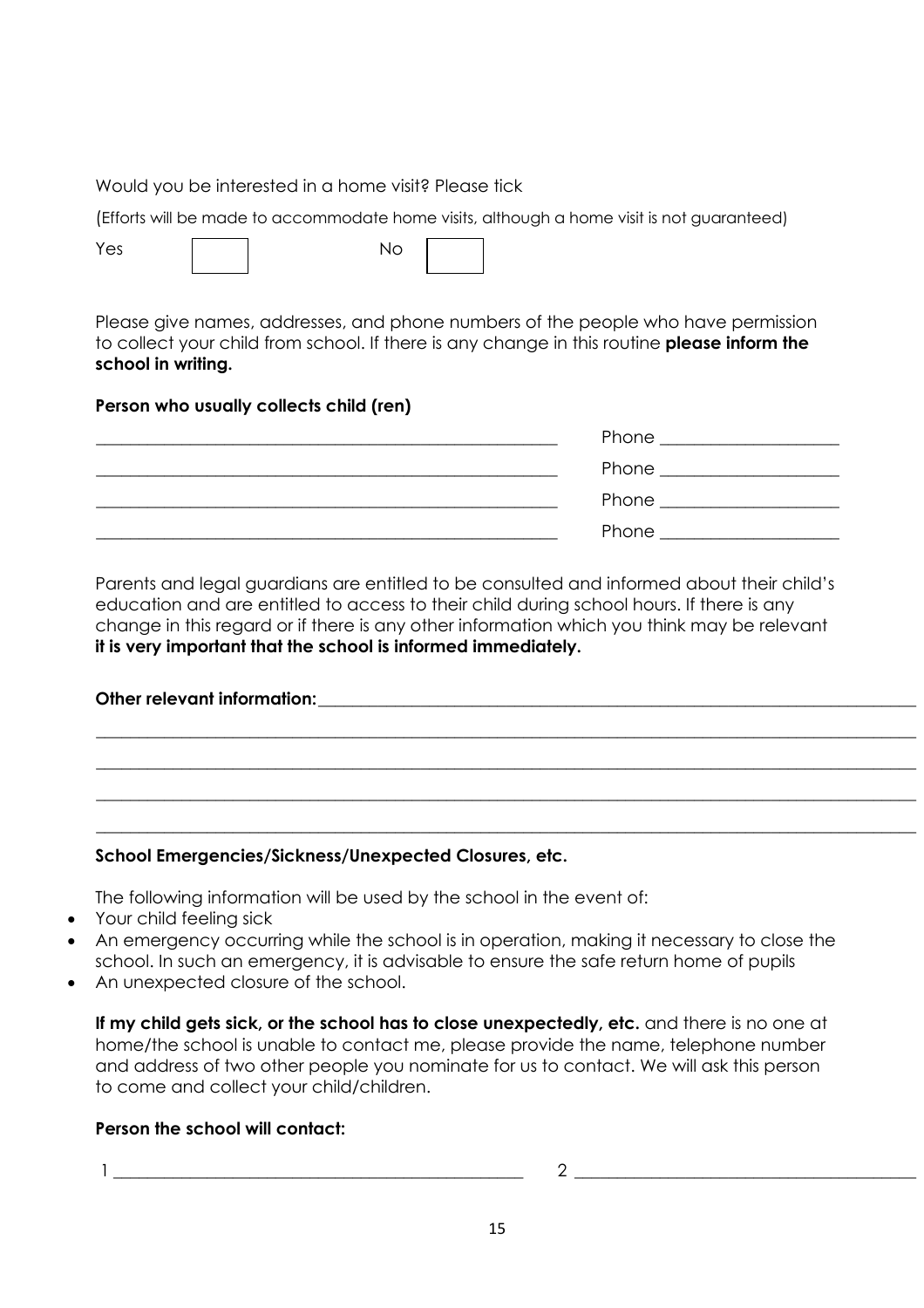| $T - 1$ | T <sub>1</sub><br>. ∩lle '<br>$ \cdot$ |
|---------|----------------------------------------|

 $\_$  , and the set of the set of the set of the set of the set of the set of the set of the set of the set of the set of the set of the set of the set of the set of the set of the set of the set of the set of the set of th

#### **Medical Emergency/Accident**

That in the event of an emergency or accident, a member of staff will use his/her discretion and bring your child to a Doctor/Hospital. Every effort will be made to contact you.

I authorise that at their discretion a member of staff may bring my child/children to a Doctor/Hospital if an emergency arises.

| Signed (Parent/Guardian)         |                                                                                                                                                                  |
|----------------------------------|------------------------------------------------------------------------------------------------------------------------------------------------------------------|
| List of Children                 |                                                                                                                                                                  |
| Family Doctor (Only if you wish) |                                                                                                                                                                  |
|                                  | Do your child/children have any specific medical condition (e.g. asthma, eyesight,<br>hearing etc.) or emotional problems which may affect your child at school? |

### **Medication requirements (Please refer to Medication Policy):**

\_\_\_\_\_\_\_\_\_\_\_\_\_\_\_\_\_\_\_\_\_\_\_\_\_\_\_\_\_\_\_\_\_\_\_\_\_\_\_\_\_\_\_\_\_\_\_\_\_\_\_\_\_\_\_\_\_\_\_\_\_\_

**It is the responsibility of parent(s)/guardian(s) to notify the school of any food allergies.** Do your child/children have an allergic reaction to medication or food?

 $\_$  , and the set of the set of the set of the set of the set of the set of the set of the set of the set of the set of the set of the set of the set of the set of the set of the set of the set of the set of the set of th

\_\_\_\_\_\_\_\_\_\_\_\_\_\_\_\_\_\_\_\_\_\_\_\_\_\_\_\_\_\_\_\_\_\_\_\_\_\_\_\_\_\_\_\_\_\_\_\_\_\_\_\_\_\_\_\_\_\_\_\_\_\_\_\_\_\_\_\_\_\_\_\_\_\_\_\_\_\_\_\_\_\_\_\_

\_\_\_\_\_\_\_\_\_\_\_\_\_\_\_\_\_\_\_\_\_\_\_\_\_\_\_\_\_\_\_\_\_\_\_\_\_\_\_\_\_\_\_\_\_\_\_\_\_\_\_\_\_\_\_\_\_\_\_\_\_\_\_\_\_\_\_\_\_\_\_\_\_\_\_\_\_\_\_\_\_\_\_\_

\_\_\_\_\_\_\_\_\_\_\_\_\_\_\_\_\_\_\_\_\_\_\_\_\_\_\_\_\_\_\_\_\_\_\_\_\_\_\_\_\_\_\_\_\_\_\_\_\_\_\_\_\_\_\_\_\_\_\_\_\_\_\_\_\_\_\_\_\_\_\_\_\_\_\_\_\_\_\_\_\_\_\_\_

 $\_$  , and the set of the set of the set of the set of the set of the set of the set of the set of the set of the set of the set of the set of the set of the set of the set of the set of the set of the set of the set of th

\_\_\_\_\_\_\_\_\_\_\_\_\_\_\_\_\_\_\_\_\_\_\_\_\_\_\_\_\_\_\_\_\_\_\_\_\_\_\_\_\_\_\_\_\_\_\_\_\_\_\_\_\_\_\_\_\_\_\_\_\_\_\_\_\_\_\_\_\_\_\_\_\_\_\_\_\_\_\_\_\_\_\_\_

\_\_\_\_\_\_\_\_\_\_\_\_\_\_\_\_\_\_\_\_\_\_\_\_\_\_\_\_\_\_\_\_\_\_\_\_\_\_\_\_\_\_\_\_\_\_\_\_\_\_\_\_\_\_\_\_\_\_\_\_\_\_\_\_\_\_\_\_\_\_\_\_\_\_\_\_\_\_\_\_\_\_\_\_

Is there any other relevant information about your child/children which we should know?

I consent to my child's participation in the RSE Programme

**Parents Signature: \_\_\_\_\_\_\_\_\_\_\_\_\_\_\_\_\_\_\_\_\_\_\_\_\_\_\_\_\_\_\_\_\_\_\_\_\_\_\_\_\_\_\_\_\_\_\_\_\_\_\_\_\_\_\_\_\_\_\_\_\_\_\_\_\_\_\_\_\_**

I consent to my child's participation in the Stay Safe Programme